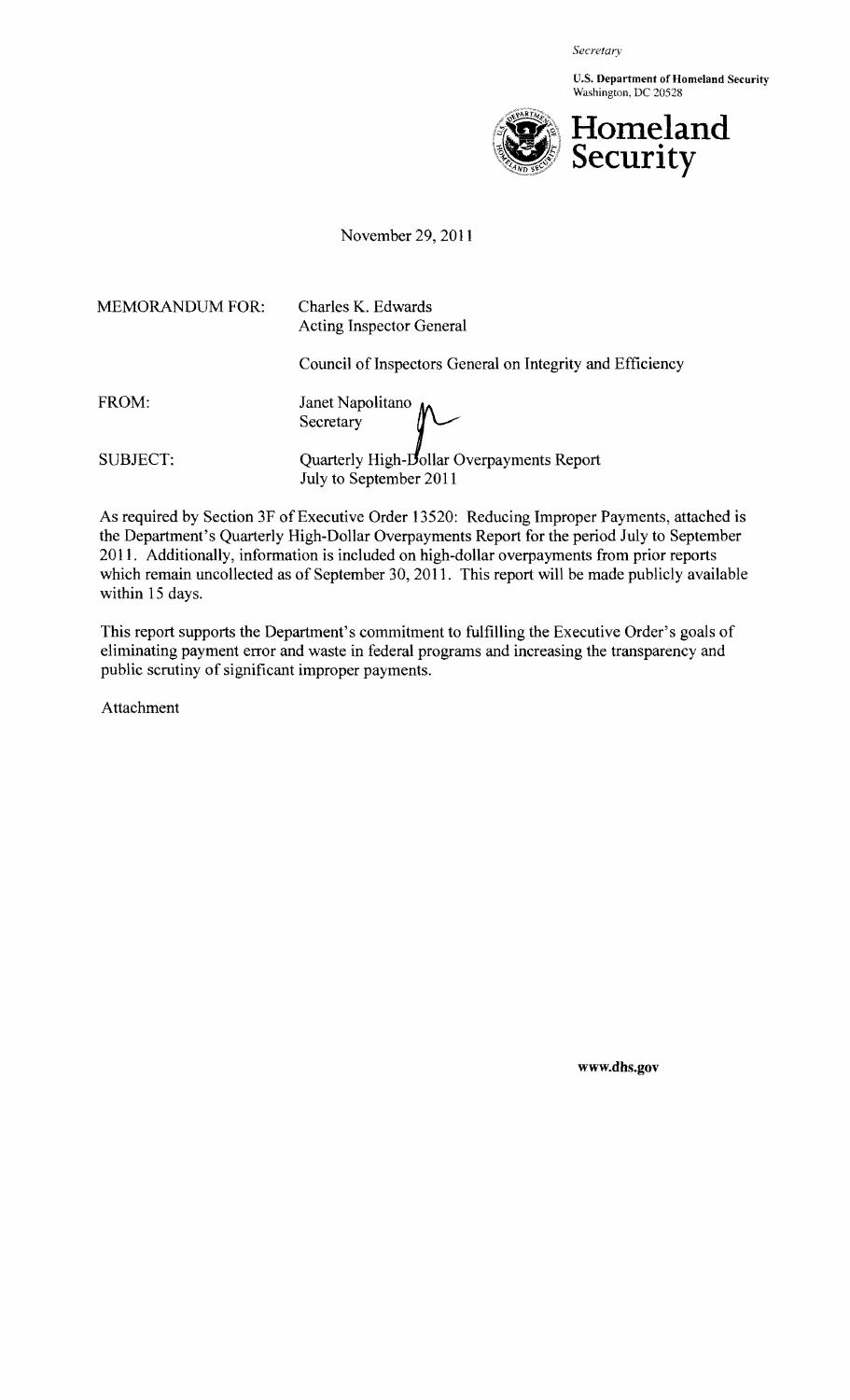#### **Department of Homeland Security Quarterly High-Dollar Overpayments Report**

**for the Quarter Ending September 30, 2011**

|             | $\mathbf{B}$                                    | $\mathbf{C}$          | $\mathbf{D}$                                                                                                  | $\mathbf{F}$                                                                                     |                                                                                                                                                                                                                                                                                                                                                                                                                                                                                                       | $\mathbf{G}$        | H                                                    |                    |                       |                           |                         | $\mathbf M$                |
|-------------|-------------------------------------------------|-----------------------|---------------------------------------------------------------------------------------------------------------|--------------------------------------------------------------------------------------------------|-------------------------------------------------------------------------------------------------------------------------------------------------------------------------------------------------------------------------------------------------------------------------------------------------------------------------------------------------------------------------------------------------------------------------------------------------------------------------------------------------------|---------------------|------------------------------------------------------|--------------------|-----------------------|---------------------------|-------------------------|----------------------------|
| Component   | <b>Recipient Type (Entity or</b><br>Individual) | <b>City and State</b> | Program(s) Responsible                                                                                        | <b>Recovery Actions</b><br><b>Taken or Planned</b>                                               | <b>Actions to Prevent Reoccurrence</b>                                                                                                                                                                                                                                                                                                                                                                                                                                                                | <b>Payment Date</b> | <b>High \$ Overpayment</b><br><b>Date Identified</b> | <b>Amount Paid</b> | <b>Correct Amount</b> | <b>OVERPAYMENT AMOUNT</b> | <b>RECOVERED AMOUNT</b> | <b>OUTSTANDING BALANCE</b> |
| CBP         | ENTITY                                          | Fairfax, VA           | Office of Border Patrol                                                                                       | Vendor returned<br>overpayment.                                                                  | Receiving information was entered twice by<br>the Program Office. As a different invoice<br>number was used, it was not flagged as a<br>duplicate and another payment was issued.<br>The Program Office was reminded to follow<br>procedures to prevent processing duplicate<br>invoices and requested to reverse the<br>duplicate receiving report.                                                                                                                                                  | July 6, 2011        | July 7, 2011                                         | \$69,854.47        | \$0.00                | \$69,854.47               | \$69,854.47             | \$0.00                     |
| CBP         | ENTITY                                          | McLean, VA            | Office of Information and<br>Technology                                                                       | Vendor returned<br>verpayment.                                                                   | Receiving information was entered twice by<br>the Program Office. As a different invoice<br>number was used, it was not flagged as a<br>duplicate and another payment was issued.<br>The Program Office was reminded to follow<br>procedures to prevent processing duplicate<br>invoices and requested to reverse the<br>duplicate receiving report.                                                                                                                                                  | June 9, 2011        | September 2, 2011                                    | \$378,555.39       | \$0.00                | \$378,555.39              | \$378,555.39            | \$0.00                     |
| OHA         | ENTITY                                          | Alexandria, VA        | <b>Burlington Finance Center</b>                                                                              | Vendor returned<br>werpayment.                                                                   | The system of record was not updated with<br>expedited payment information as quickly as<br>needed. As a result, the expedited payment<br>was picked up on the regular payment<br>schedule and a duplicate payment resulted.<br>In the future, an email will go out to all<br>payment certifiers alerting them of an<br>expedited payment. No payment schedules<br>should be generated until the expedited<br>payment is accomplished. The process will<br>be reviewed with staff at least quarterly. | August 15, 2011     | August 17, 2011                                      | \$1,214,577.78     | \$0.00                | \$1,214,577.78            | \$1,214,577.78          | \$0.00                     |
| <b>TSA</b>  | ENTITY                                          | West Palm Beach, FL   | U.S. Coast Guard Finance<br>Center-Commercial Payables<br>(Note: USCG processes<br>payments on behalf of TSA) | Collection package sent<br>to vendor.                                                            | Use of an incorrect Data Universal<br>Numbering System (DUNS) number led to<br>payment to the wrong vendor. Internal<br>training was conducted regarding the<br>Commercial Payment process and the<br>importance of attention to detail, especially<br>regarding vendor information. The invoice,<br>the Central Contractor Registration website<br>and the Workflow Imaging Network System<br>Vendor Query should be utilized to verify<br>vendor data.                                              | September 12, 2011  | September 21, 2011                                   | \$38,054.79        | \$0.00                | \$38,054.79               | \$0.00                  | \$38,054.79                |
| <b>USCG</b> | INDIVIDUAL                                      | Honolulu, HI          | CG-84, Office of Financial Policy copy to Servicing<br>and Systems                                            | Notice of Overpayment<br>sent to member and<br>Personnel Office.<br>Payroll deductions<br>begun. | Reserve orders were originally for 147 days<br>but were revised to 97 days. Reservist paid<br>based on original dates. Training provided to<br>Servicing Personnel Offices on need to timely<br>and accurately submit documents.                                                                                                                                                                                                                                                                      | May 15, 2011        | July 11, 2011                                        | \$11,479.77        | \$2,942.25            | \$8,537.52                | \$665.48                | \$7,872.04                 |
| <b>USCG</b> | INDIVIDUAL                                      | Seattle, WA           | CG-84, Office of Financial Policy copy to Servicing<br>and Systems                                            | Notice of Overpayment<br>sent to member and<br>Personnel Office.<br>Payroll deductions<br>begun. | Reservist paid for 32 days of active duty<br>(based on call up orders) but only served 4<br>days. Training provided to Servicing<br>Personnel Offices on need to timely and<br>accurately submit documents.                                                                                                                                                                                                                                                                                           | November 1, 2008    | July 11, 2011                                        | \$8,903.21         | \$1,051.71            | \$7,851.50                | \$59.46                 | \$7,792.04                 |
| <b>USCG</b> | INDIVIDUAL                                      | Alameda, CA           | CG-84, Office of Financial Policy sent to member and<br>and Systems                                           | Notice of Overpayment<br>copy to Servicing<br>Personnel Office.                                  | Member paid for 60 days of unused leave at<br>retirement but was then immediately recalled<br>to active duty. Servicing Personnel Office did<br>not notify payment office timely of need to<br>stop requested payment Training provided<br>to Servicing Personnel Offices regarding<br>timely and accurate submission of<br>documents.                                                                                                                                                                | June 1, 2011        | July 11, 2011                                        | \$9,767.26         | \$0.00                | \$9,767.26                | \$0.00                  | \$9,767.26                 |
| <b>USCG</b> | INDIVIDUAL                                      | Portsmouth, VA        | CG-84, Office of Financial Policy sent to member and<br>and Systems                                           | Notice of Overpayment<br>copy to Servicing<br>Personnel Office.                                  | While processing multiple changes to<br>ember's account, pay technician input an<br>incorrect number. Pay technicians and<br>auditors counseled/reminded of need for<br>accuracy.                                                                                                                                                                                                                                                                                                                     | August 15, 2011     | August 31, 2011                                      | \$5,468.08         | \$0.00                | \$5,468.08                | \$0.00                  | \$5,468.08                 |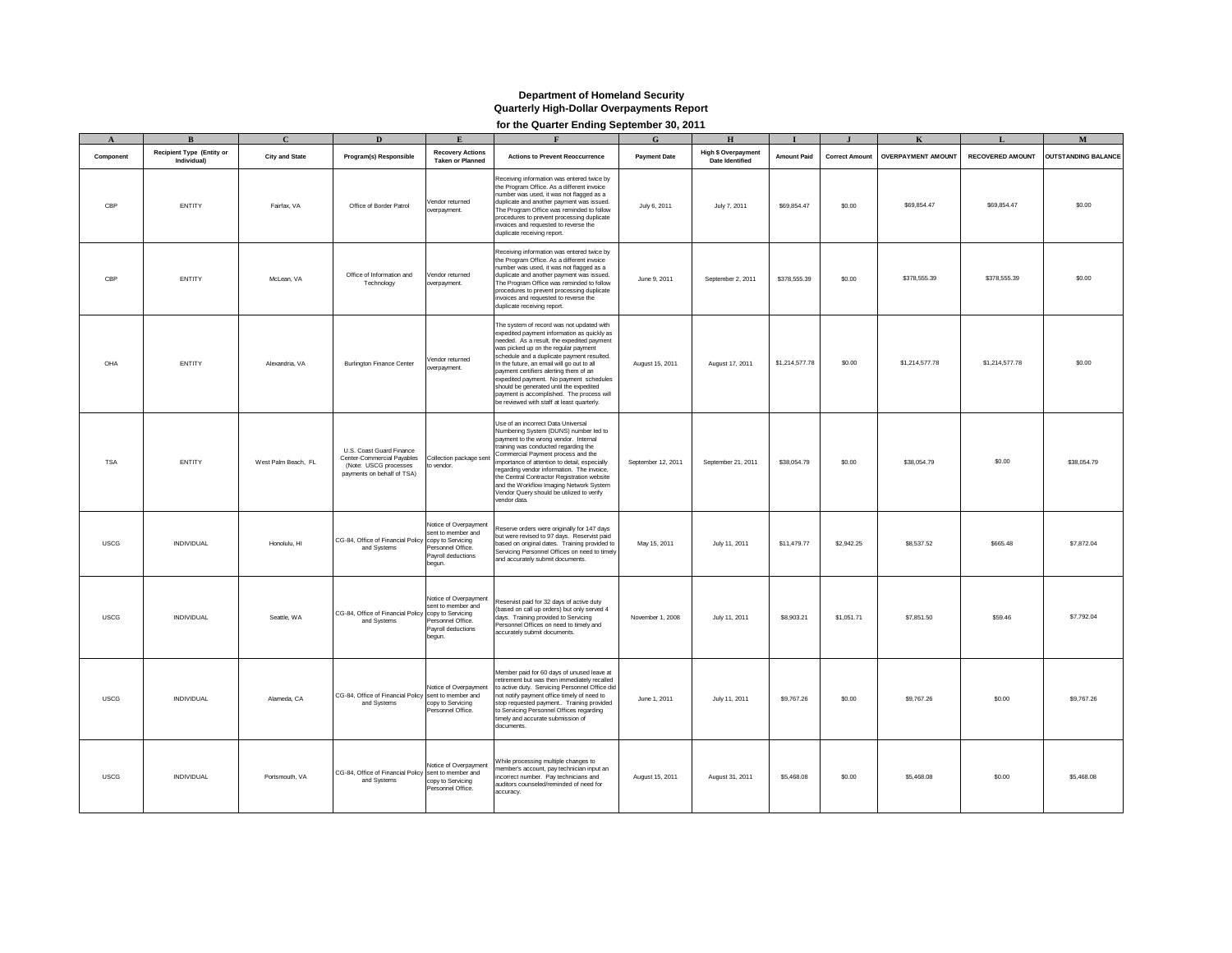### **Department of Homeland Security Quarterly High-Dollar Overpayments Report**

#### **for the Quarter Ending September 30, 2011**

| <b>USCG</b> | <b>INDIVIDUAL</b> | Tawas City, MI      | Payment returned from<br>CG-84, Office of Financial Policy regiment to an over the<br>and Systems<br>Treasury. | Received report of retiree's death after<br>payment made. USCG performs monthly and<br>quarterly checks using data from the<br>Department of Defense, the Social Security<br>Administration, and the Veteran's<br>Administration to prevent issuance of retiree<br>benefits to deceased members. Additionally.<br>families and estates are required to<br>immediately notify the USCG of a retiree's<br>death. Late notification of death by the family<br>is not uncommon due to the stress of the<br>situation. This payment occurred in between<br>the monthly and quarterly control checks, and<br>prior to receipt of notification from the family. | August 1, 2011  | September 1, 2011 | \$5,938.00  | \$0.00      | \$5,938.00  | \$5,938.00  | \$0.00 |
|-------------|-------------------|---------------------|----------------------------------------------------------------------------------------------------------------|----------------------------------------------------------------------------------------------------------------------------------------------------------------------------------------------------------------------------------------------------------------------------------------------------------------------------------------------------------------------------------------------------------------------------------------------------------------------------------------------------------------------------------------------------------------------------------------------------------------------------------------------------------|-----------------|-------------------|-------------|-------------|-------------|-------------|--------|
| <b>USCG</b> | ENTITY            | Baltimore, Maryland | CG-84, Office of Financial Policy Vendor returned<br>and Systems<br>overpayment.                               | Original invoice number was incorrectly<br>entered into system. After vendor requested<br>payment status of correct invoice number, a<br>duplicate payment was issued. Training<br>provided on the importance of accurate data<br>entry and review.                                                                                                                                                                                                                                                                                                                                                                                                      | July 6, 2011    | September 9, 2011 | \$56,272.64 | \$28,136.32 | \$28,136,32 | \$28,136.32 | \$0.00 |
| <b>USSS</b> | <b>INDIVIDUAL</b> | Washington, DC      | Contacted employee,<br>Relocation & Travel Services<br>overpayment collected.                                  | Employee was paid for ineligible relocation<br>expenses. Training provided to improve<br>eligibility reviews.                                                                                                                                                                                                                                                                                                                                                                                                                                                                                                                                            | August 10, 2011 | August 17, 2011   | \$9,598.87  | \$0.00      | \$9,598.87  | \$9,598.87  | \$0.00 |

| Totals | \$1,808,470.26 | \$32,130.28 | \$1,776,339.98 | \$1,707,385,77 | \$68,954.21 |
|--------|----------------|-------------|----------------|----------------|-------------|
|        |                |             |                |                |             |